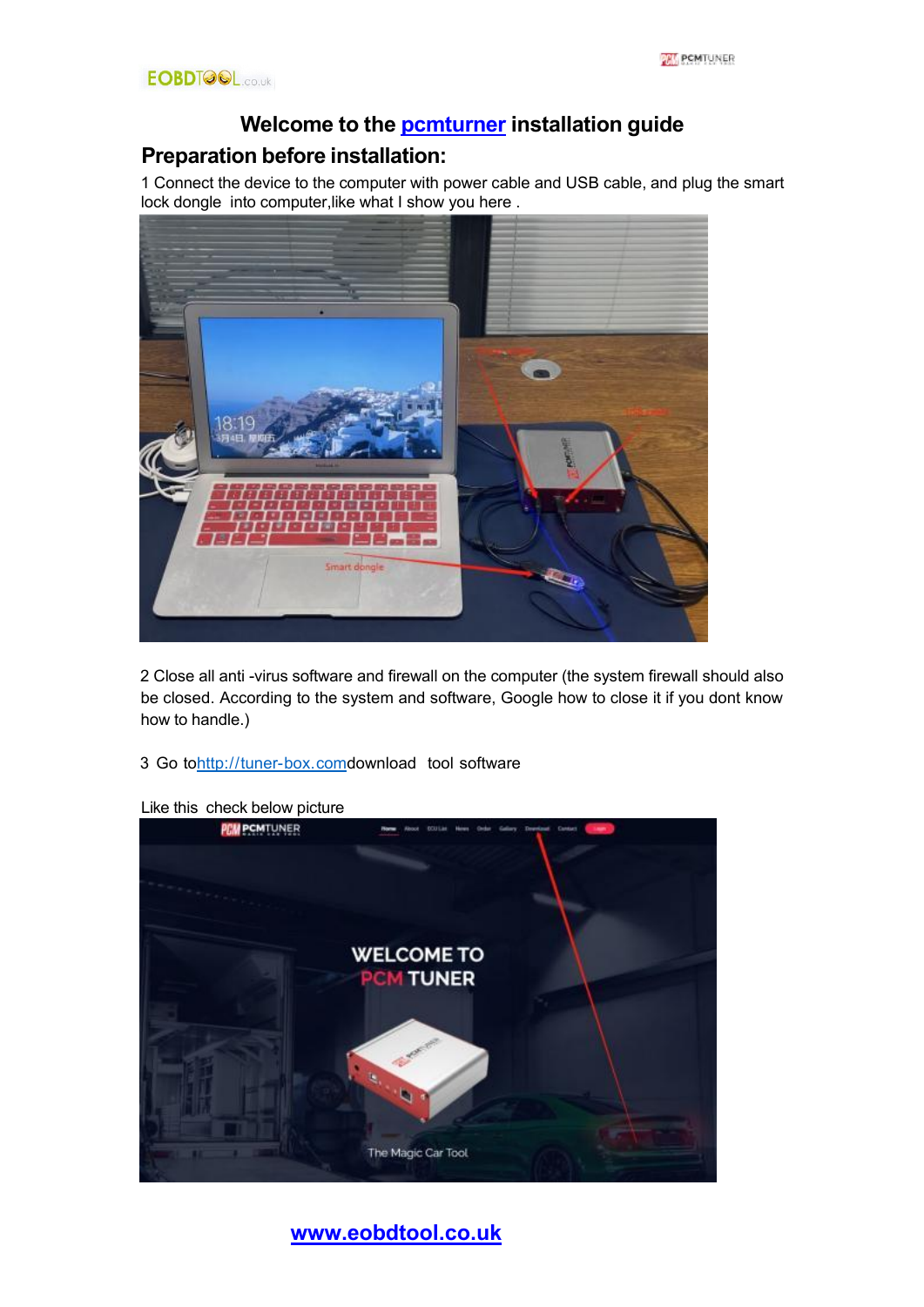



## 4 unzip the downloaded software check below



#### 5 then you will get 3 files like below

| 1999<br>Name  | Date modified    |
|---------------|------------------|
| Notice        | 01.03.2022 11:56 |
| PCM Setup     | 02:03.2022 17:40 |
| VZperformance | 02.03.2022 18:56 |

Hmmm,you need read the notice before start install all software

Then click PCM\_Setup run it like below

|                 | <b>PCM PCM</b> TUNER |            |  |
|-----------------|----------------------|------------|--|
|                 | Install Applications | Univertall |  |
| Current Package |                      |            |  |
|                 |                      |            |  |
|                 |                      |            |  |
|                 |                      |            |  |
|                 |                      |            |  |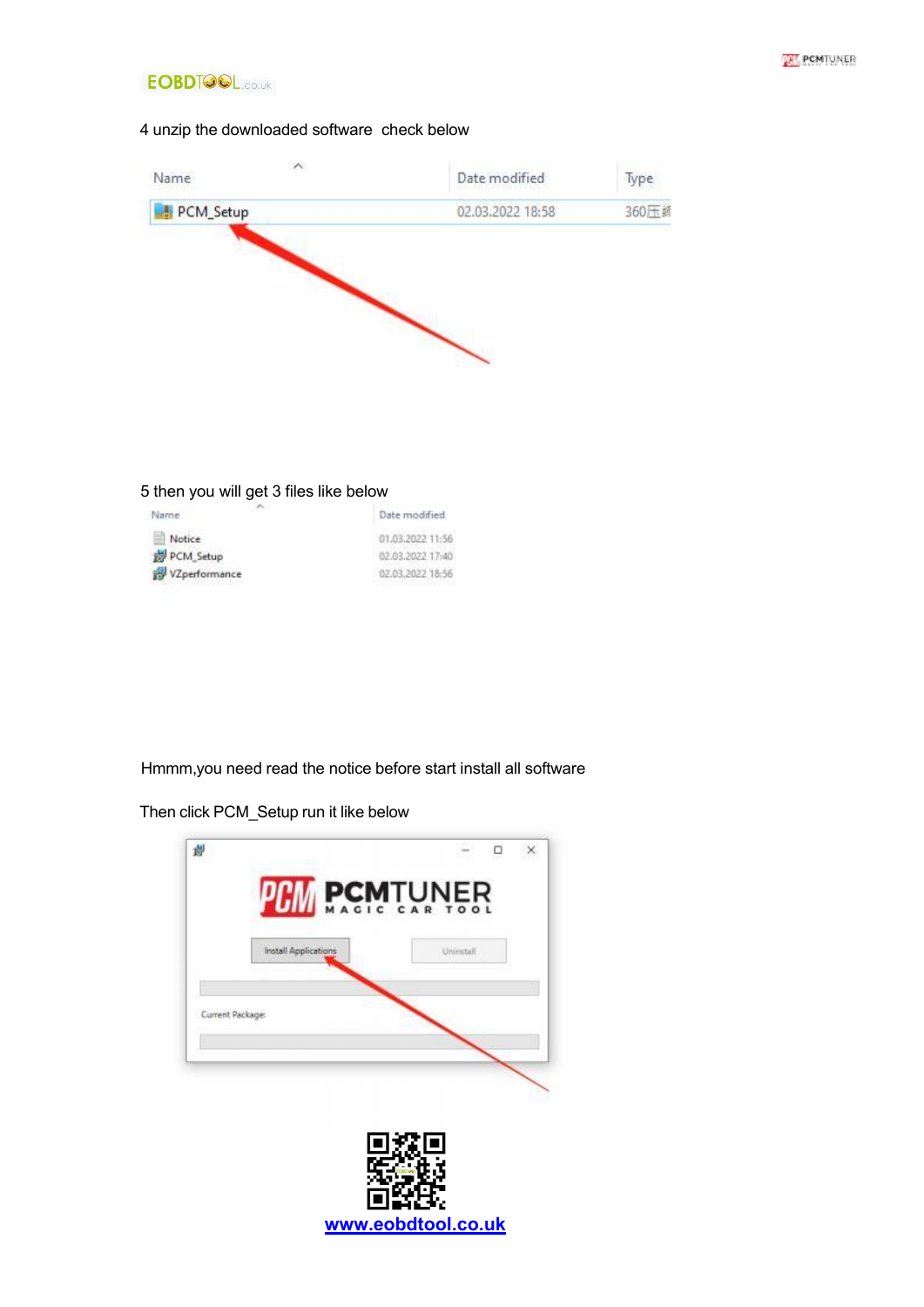



#### Click here



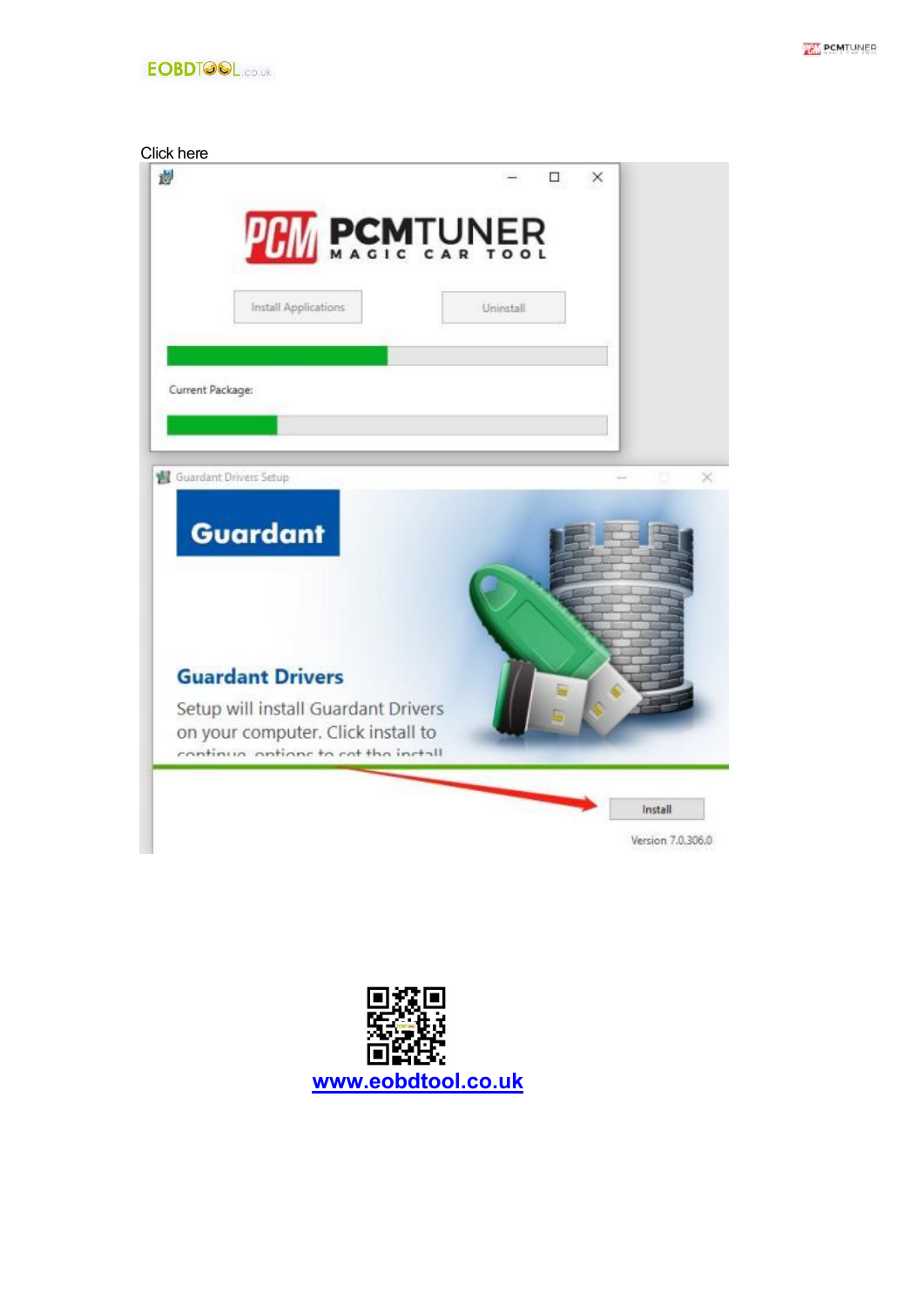**THE PCMTUNER** 

|                                                                                                                                                                                                            | <b>PHI PCMTUNER</b> |
|------------------------------------------------------------------------------------------------------------------------------------------------------------------------------------------------------------|---------------------|
| Install Applications                                                                                                                                                                                       | Uninstall           |
|                                                                                                                                                                                                            |                     |
| Current Package:                                                                                                                                                                                           |                     |
|                                                                                                                                                                                                            |                     |
|                                                                                                                                                                                                            |                     |
| Setup - PCMflash                                                                                                                                                                                           |                     |
| <b>License Agreement</b><br>Please read the following important information before continuing.                                                                                                             |                     |
| Please read the following License Agreement. You must accept the terms of this<br>agreement before continuing with the installation.                                                                       |                     |
| License Agreement                                                                                                                                                                                          |                     |
| The License Agreement is an offer from the individual entrepreneur Oleg Vdovikin<br>(hereinafter referred to the "Rightholder") to enter into the agreement upon the<br>terms and conditions stated below. |                     |
|                                                                                                                                                                                                            |                     |
| Please read the terms and comultions of this License Agreement before using the<br>Application. Using the Application on other conditions is not allowed.                                                  |                     |
|                                                                                                                                                                                                            |                     |
| I accept the agreement                                                                                                                                                                                     |                     |
| ◯ I do not accept the agreement                                                                                                                                                                            |                     |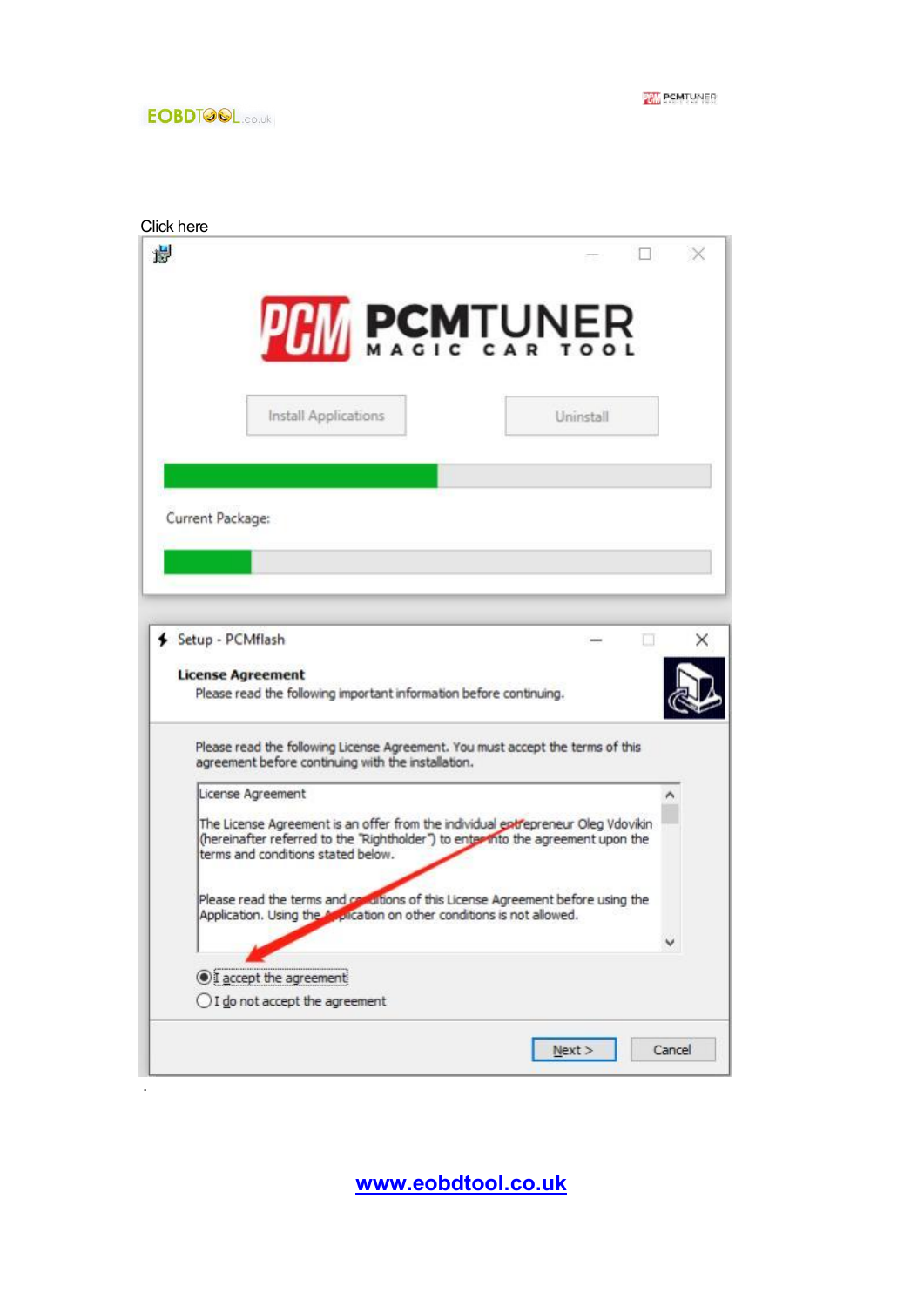

Then next till display below picture , but don't run it, un select the run software 制  $\overline{\phantom{a}}$ ×



Notice , never select lauch software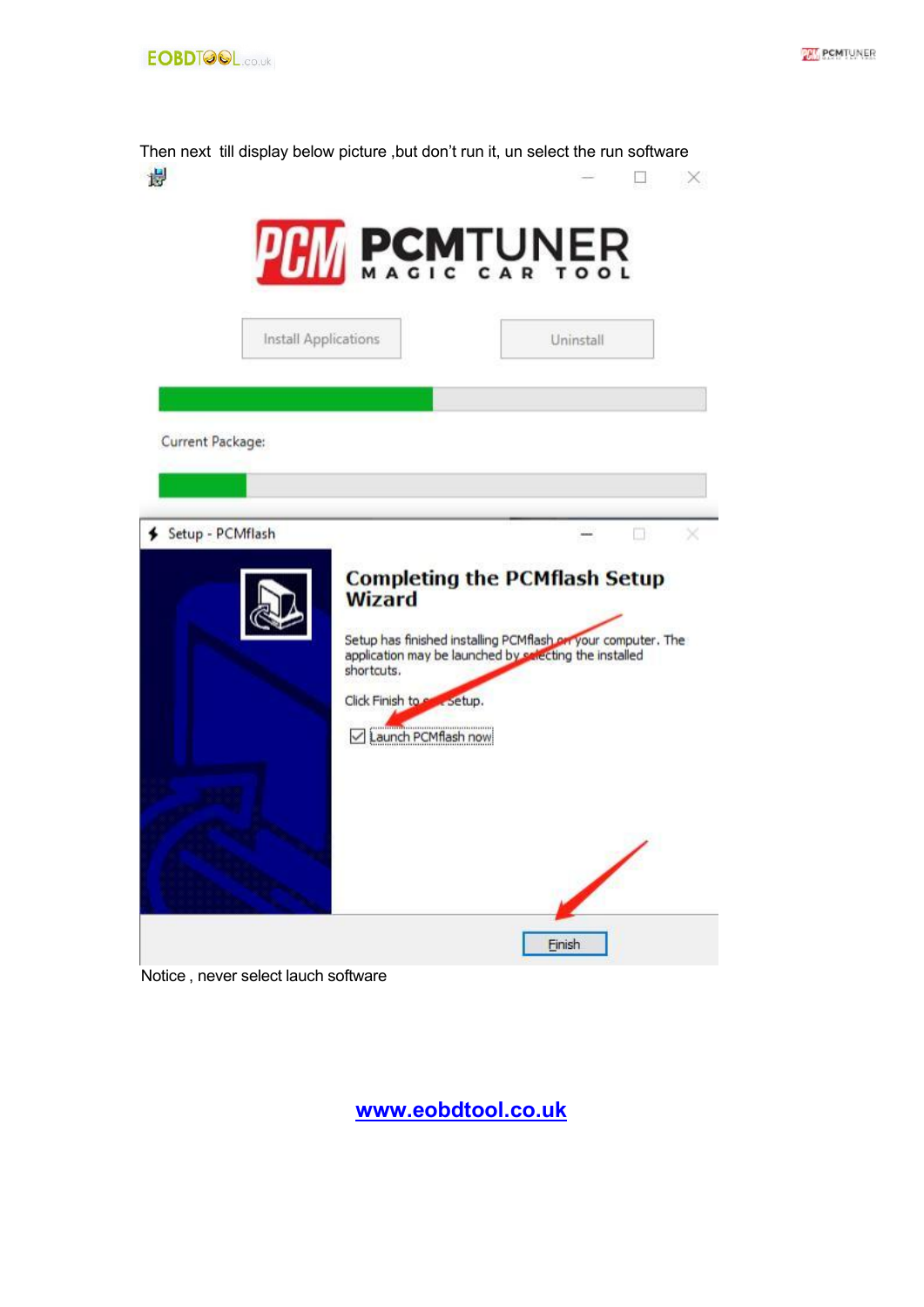

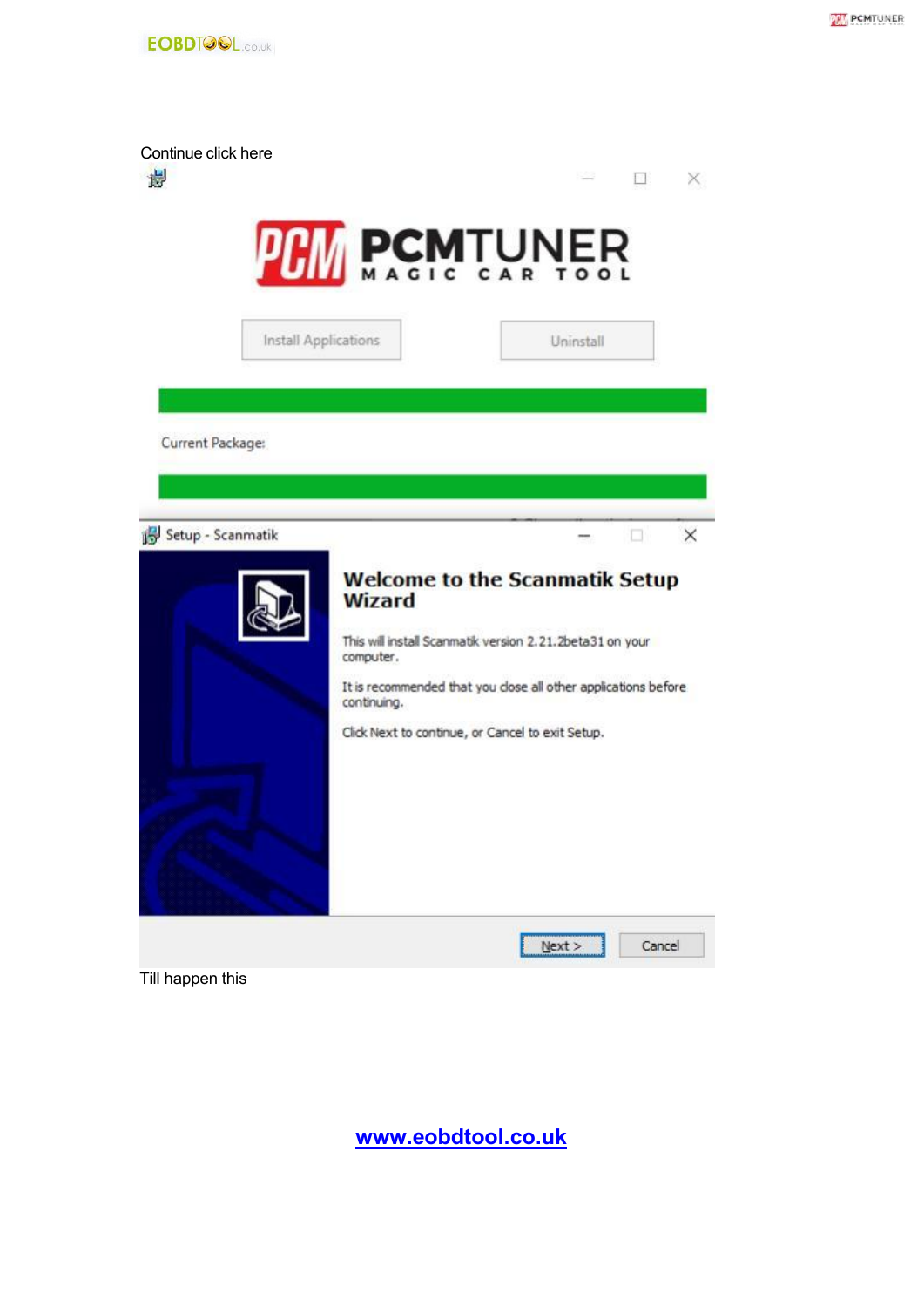.



| 请                 |                             |                                                                                                                         |  |
|-------------------|-----------------------------|-------------------------------------------------------------------------------------------------------------------------|--|
|                   | <b>PCM PCM</b> TUNER        |                                                                                                                         |  |
|                   | Install Applications        | Uninstall                                                                                                               |  |
|                   |                             |                                                                                                                         |  |
| Current Package:  |                             |                                                                                                                         |  |
|                   |                             |                                                                                                                         |  |
| Setup - Scanmatik |                             |                                                                                                                         |  |
|                   | <b>Wizard</b>               | <b>Completing the Scanmatik Setup</b>                                                                                   |  |
|                   | shortcuts.                  | Setup has finished installing Scanmatik on your computer. The<br>application may be launched by selecting the installed |  |
|                   | Click Finish to exit Setup. |                                                                                                                         |  |
|                   | Launch Scanmatik            |                                                                                                                         |  |
|                   |                             |                                                                                                                         |  |
|                   |                             |                                                                                                                         |  |
|                   |                             |                                                                                                                         |  |
|                   |                             | <b>Finish</b>                                                                                                           |  |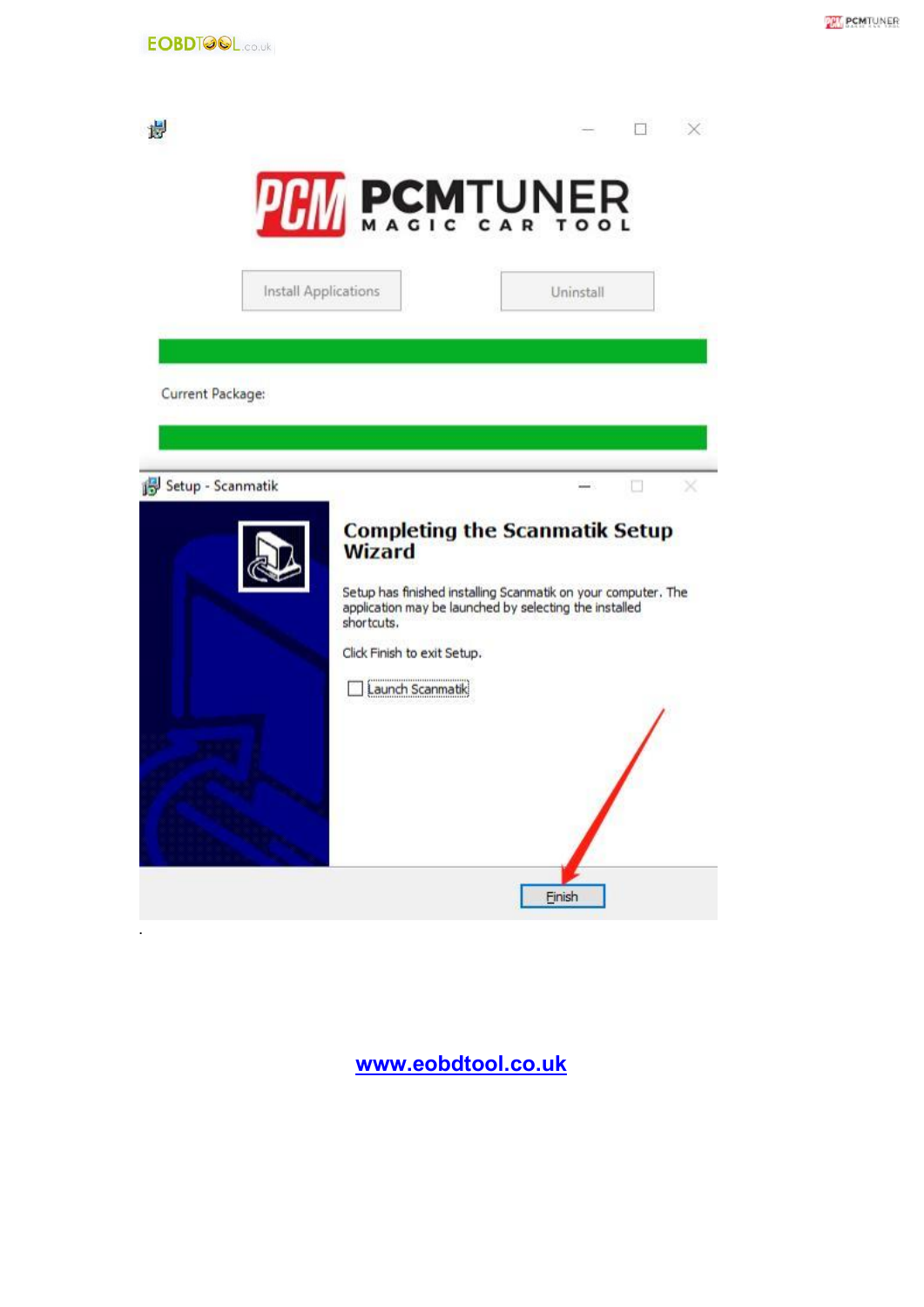#### So cool

When you see below things happen ,that's mean you already completely install tool software

Pls read the carefully what the software tell you



When you finish install , then run PCMtuner software And register it like below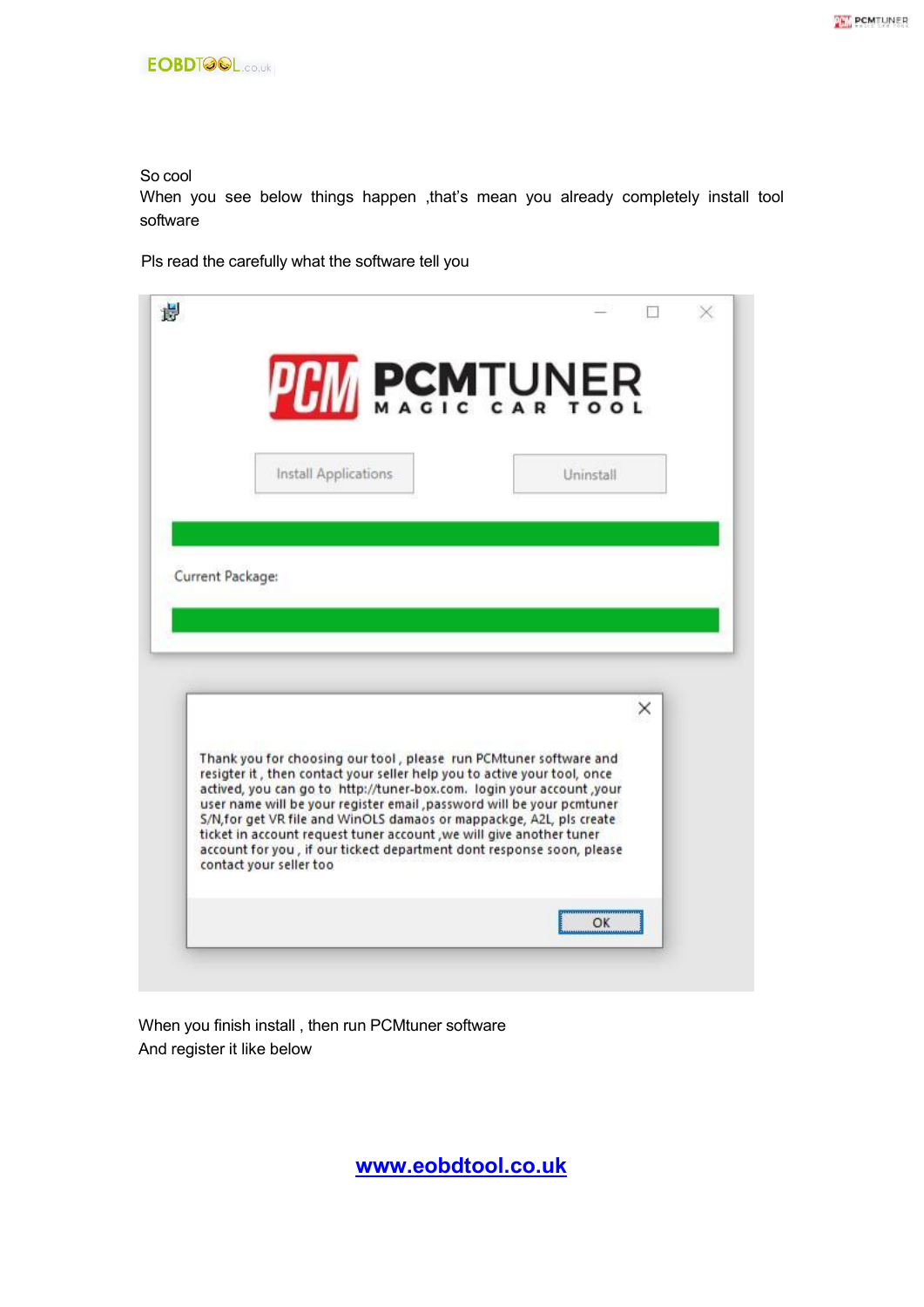|                    | PCM Tuner                                 |                                          |   |                         |
|--------------------|-------------------------------------------|------------------------------------------|---|-------------------------|
|                    | Confirm                                   | ×<br>Do you want to Register this gove ? | Ŗ | $\overline{\mathbf{C}}$ |
| <b>E</b> feptuates | 豊の                                        | 查(N)<br>×                                |   |                         |
|                    | <b>User Registration</b><br>Full Name     |                                          |   |                         |
| Company Name       | Email<br>Phone                            |                                          |   |                         |
|                    | Country<br>China<br>Sabmit<br>Cig         |                                          |   |                         |
|                    | AMERICA - INCOME CARD AND THE CARD CA 151 |                                          | X |                         |

Ť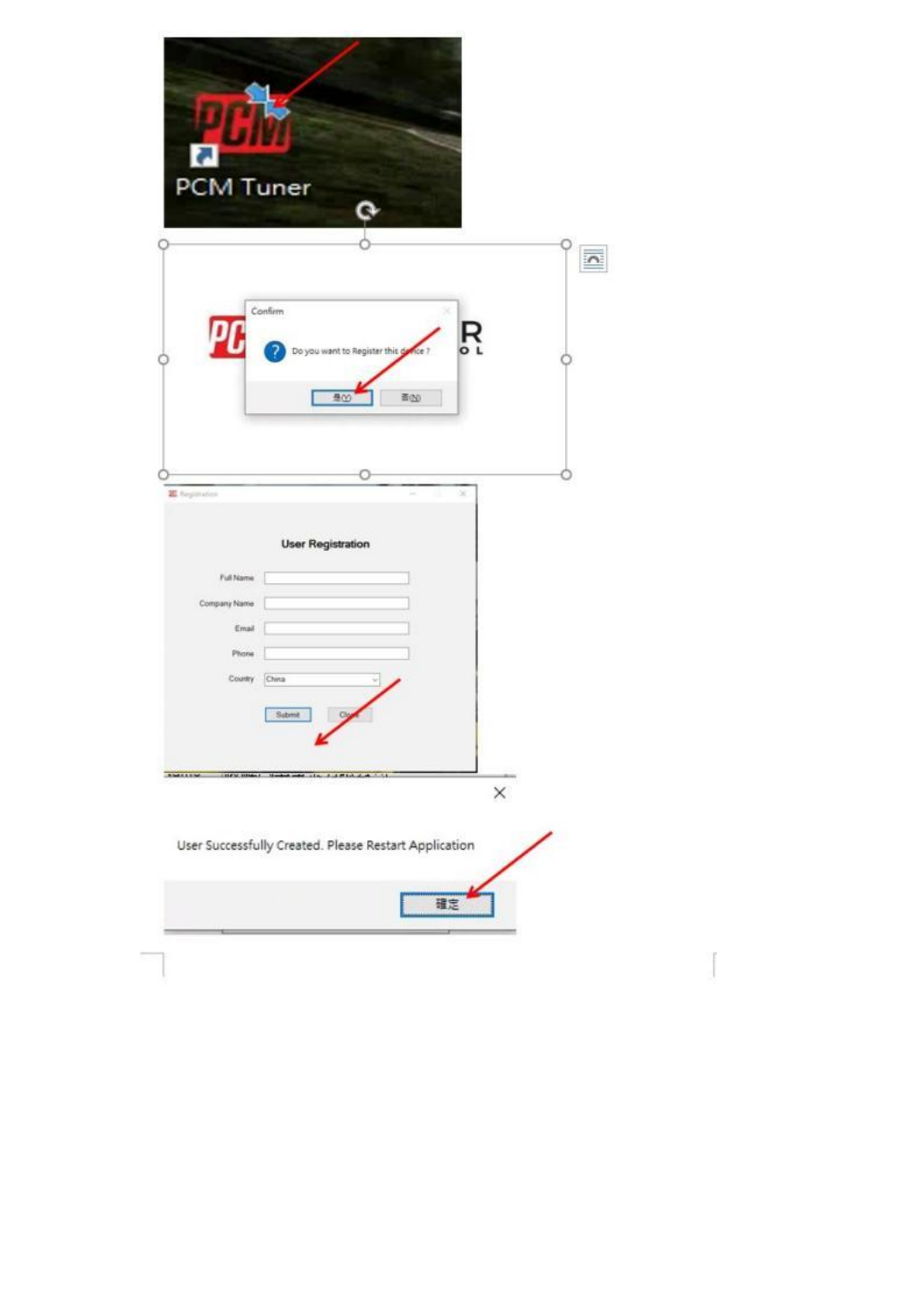.



**When register , the device will be activated automatically, no need send email to seller for activation After activation, pls check like below**

| Æ<br><b>M</b><br>PCM Tuner                                                                                   |                                                                                      |
|--------------------------------------------------------------------------------------------------------------|--------------------------------------------------------------------------------------|
| 2, Click here<br><b>HOME</b><br><b>ECU OPERATIONS</b><br>Select a vehicle than read, write or modify fo (CO) | <b>MASTER OPERATIONS</b><br>View let then decreat or encrypt stake's maps or tasckup |
| 3、 Click here<br><b>VEHICLE TYPE</b>                                                                         |                                                                                      |
|                                                                                                              |                                                                                      |



4、Click here

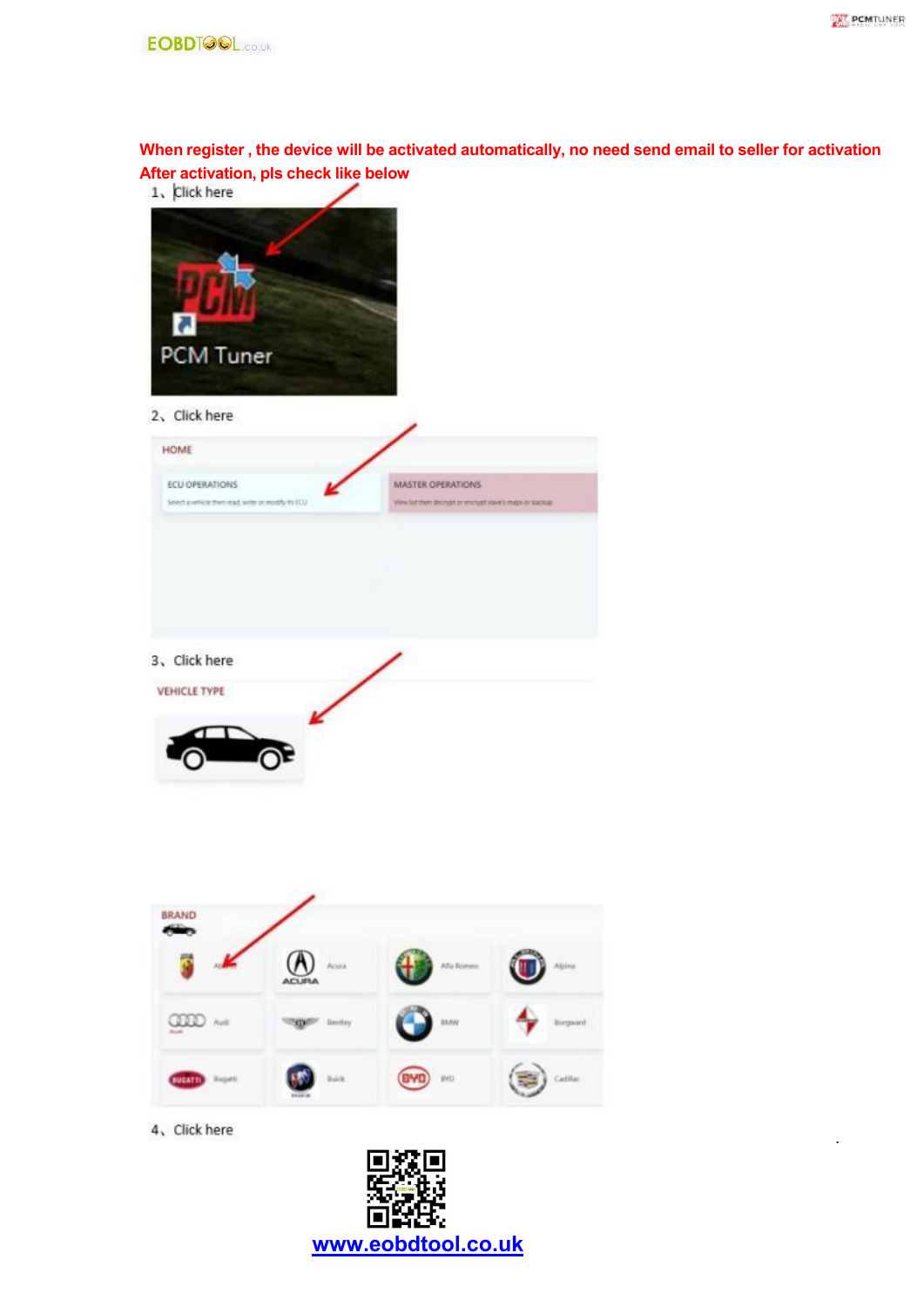

| 124 Spider | 500       | 500              | 500              |
|------------|-----------|------------------|------------------|
| 2008-2017  |           | 2006-2017        | 2006-2018        |
| 500        | 500 C     | 595 Competizione | 595 Competizione |
| 2011-2018  | 2008-2217 |                  | 2006-2018        |

#### 5、Click here

#### 6, Click here

| <b>BENCH</b><br>扁                      | <b>BOOT</b>                            | $\Rightarrow$ OBD                          |
|----------------------------------------|----------------------------------------|--------------------------------------------|
| This Method only requires removing the | Tres filethod requires disassembly and | This Method allows you to med data via the |
| ECU from the engine bay.               | opening of the engine ECU.             | vehicle diagosmoc sodiet:                  |
|                                        |                                        |                                            |

## 7、Click here (Check the wiring diagram)

| ű<br>œ |   |
|--------|---|
|        | c |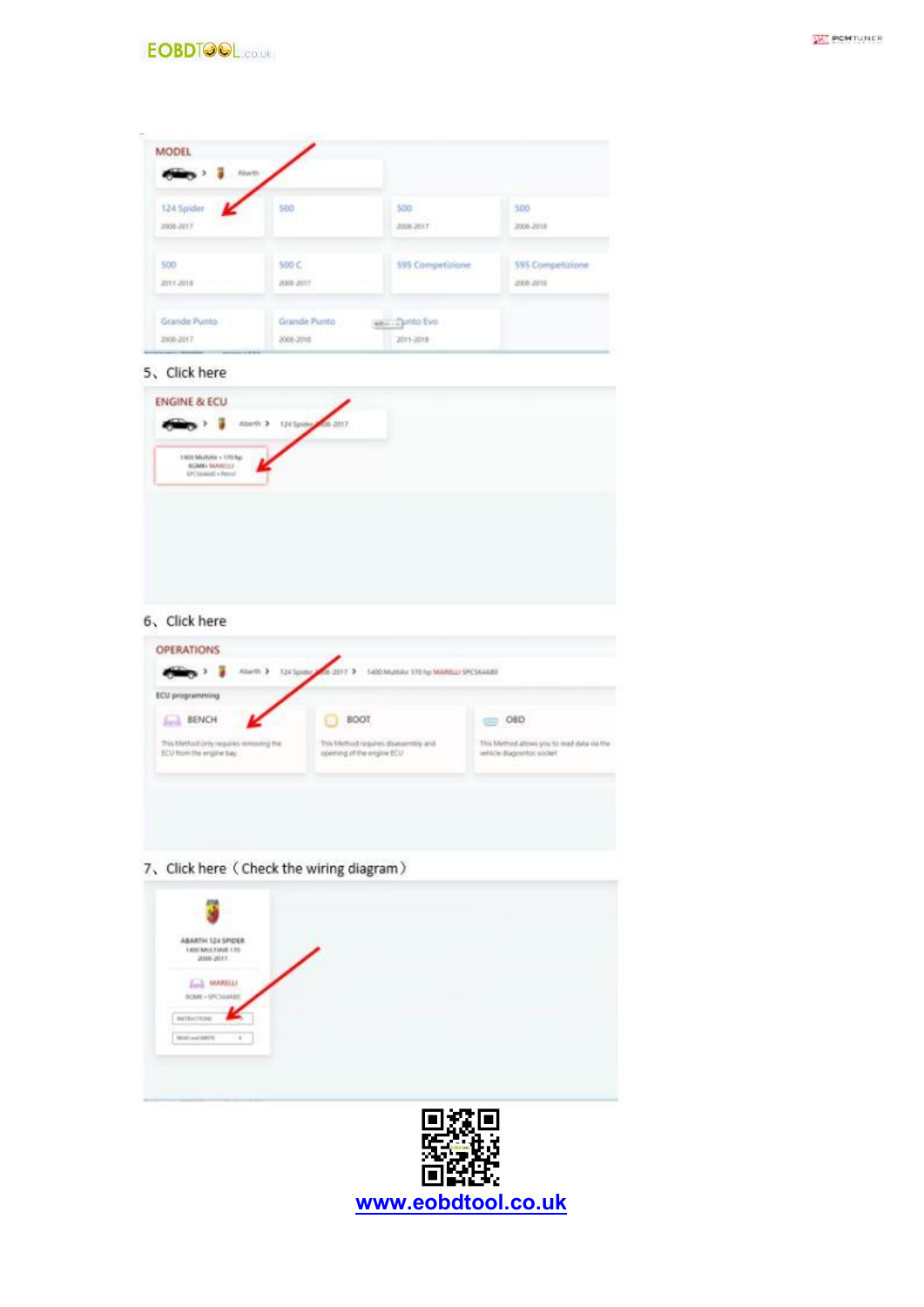



| $1129 - 1$<br>出版日期<br>建导通用器建设面ICI/ RPCNIturer主机<br>前提出バス圧迫されら相互<br>を見極度をみくいtunelが正示板 | man                                               |                                                                          |                                                    |
|--------------------------------------------------------------------------------------|---------------------------------------------------|--------------------------------------------------------------------------|----------------------------------------------------|
| LOSENTING                                                                            | <b>EX POMTUMER</b><br><u>inisha Mahnoonoonoo </u> | ä                                                                        | maannanna                                          |
| 쁿                                                                                    | PCMTUNER<br><b>Annononnon</b>                     | ¥<br>wasa<br>ooooog,<br>$\rightarrow$                                    |                                                    |
|                                                                                      | <b>M</b> nopool<br><b>COLORINALE</b>              | <b>Bondone</b><br>$\mathbf{Y}$ .<br><b>CHOPE</b><br><b>DICSIGRITANIC</b> | <b>TERRITOR</b><br>uccanado<br>ä<br><b>EGMILIA</b> |

8、Click here (If the read-write software can be opened, the installation is successfu

|                                      | tracker. 2008 harms (\$61.00                                     |                            | $-6$           |  |
|--------------------------------------|------------------------------------------------------------------|----------------------------|----------------|--|
|                                      |                                                                  | <b><i><u>anked</u></i></b> | <b>Gallery</b> |  |
|                                      | 些<br><b>Text</b>                                                 |                            |                |  |
|                                      | <b>SAN AVE IT INVESTS</b><br><b>Charles Card</b><br><b>SALES</b> | 1. S. T. Mount-Street      |                |  |
| ABARTH 124 SPIDER                    |                                                                  |                            |                |  |
| 1400 MULTIAIR 170<br>2008-2017       | Southern cred                                                    | Total Control Control      |                |  |
| 030222223                            | (4 direct new custom, INCRES)<br>Additionalist contacts: U.S.I.  |                            |                |  |
| MARELLI<br><b>Sunk</b>               |                                                                  |                            |                |  |
| BOMK + SPCS64ARD                     |                                                                  |                            |                |  |
| General Property and Constitution of |                                                                  |                            |                |  |
| <b>ASTRUCTONS</b>                    |                                                                  |                            |                |  |
|                                      |                                                                  |                            |                |  |
| EEAD and WRITE<br>×                  |                                                                  |                            |                |  |

The above steps are all installation links. Please read carefully during installation!

But, all tool user have a support account to Go to here login http://tuner -box.com/login

| <b>N DCW</b> LNWEB |                |                                 | Home About ECULIst News Order Gallery Contact |   |  |  |
|--------------------|----------------|---------------------------------|-----------------------------------------------|---|--|--|
|                    | Login          |                                 |                                               |   |  |  |
|                    | E-Mail Address |                                 |                                               | 冨 |  |  |
|                    | Password       |                                 |                                               | 篇 |  |  |
|                    |                | Remember Me                     |                                               |   |  |  |
|                    |                | Forgot Your Password?<br>Login. |                                               |   |  |  |

User name is your register email , password is your tool S/N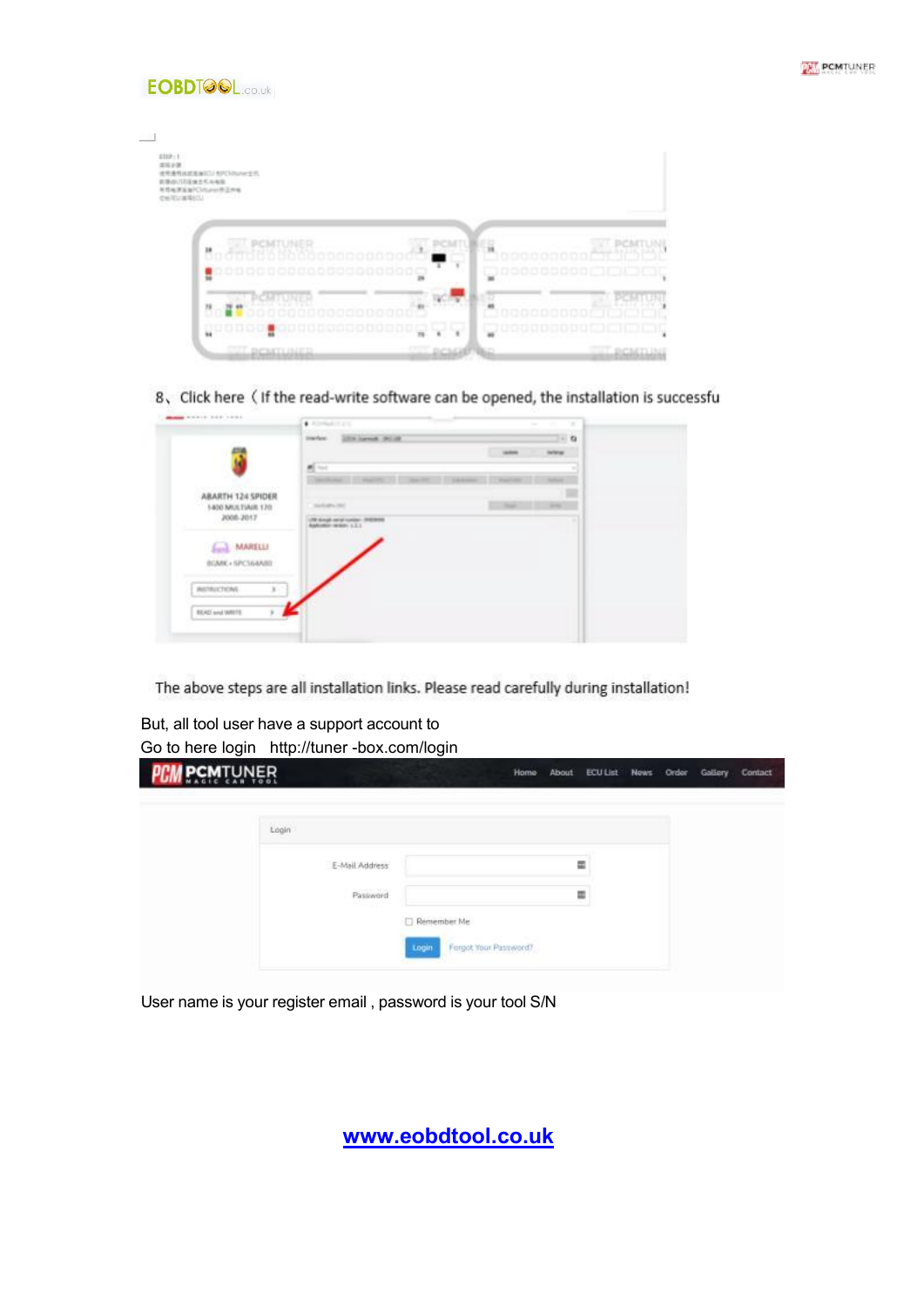



When tool software install done , you need go to install tuner account software

### That's mean VZperformance software ,



If you don't want to install this , you can direct to go to [https://support.vz-performance.com](https://support.vz-performance.com/)

| Performance Center<br>Automotive software engineering<br>Chinese<br>English                                           |                           |  |
|-----------------------------------------------------------------------------------------------------------------------|---------------------------|--|
| USERNAME                                                                                                              |                           |  |
| Type Usemame<br>PASSWORD                                                                                              | 皿                         |  |
| Type your Plessword.                                                                                                  | ш<br>I FORGOT MY PASSWORD |  |
| <b>VERIFY</b>                                                                                                         | <b>LOGIN</b>              |  |
|                                                                                                                       |                           |  |
| @ 2022 Copyright: support vz-performance.com   email: info@vz-performance.com<br>USA:+17602734658   UK:+44 1163180596 |                           |  |
|                                                                                                                       |                           |  |

How can we get this user name and password

Once your order our tool , pls contact your seller help you create one , then you can use this account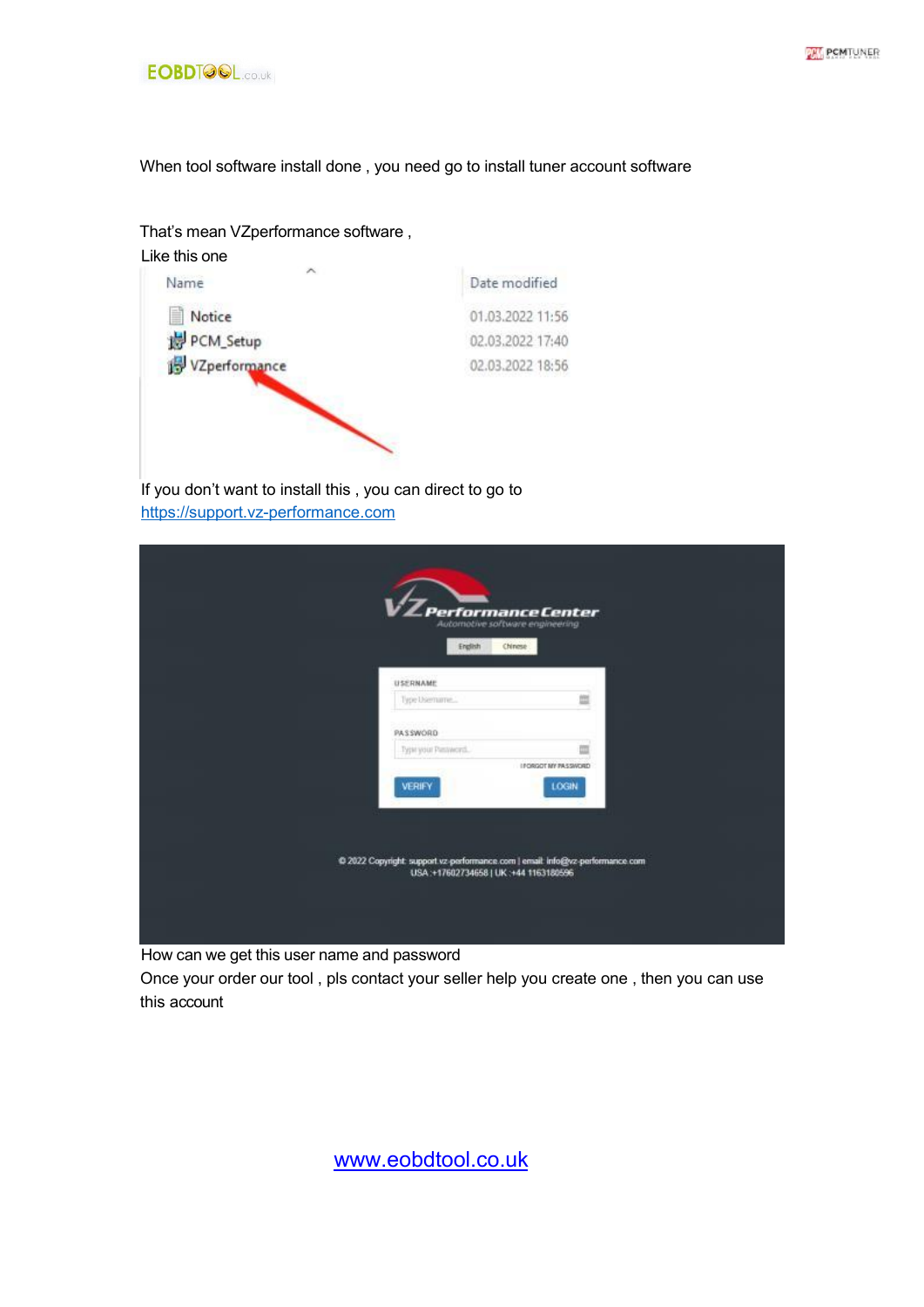

#### When you get user name and password you can login

Like below

| <b>ANGELIA</b><br>AB Netire<br>___<br>______<br>$\blacksquare$<br>4.0001<br>$\bullet$ and<br><b>ECU Programming Tool</b><br><b>Cash Law E and Africa</b><br><b>Zoocast</b><br>arty description at sources of<br><b>B</b> with<br><b>ANTIQUALITY CONTROL</b><br>four party of the special deviced chargest<br>$\bullet$<br>world's copy for helight for low.<br>$\bullet$ ----<br>bathy dear, these you by worth , what you are flint overy, because attemp triber out book<br>taking good start had but from a tape and the<br>high the beholdered scalary is depended at the relation and relations."<br>All your restau business charge and compared that a residence compared at the se-<br>and are sented of at least.<br>Abband car promoter service is low to line<br>Buffor recent other after the achieved suffered applier in<br>we consider paid course hold your problem and hold, annual hoggins your structure awards.<br>material processes are contained and sense of personal fact and most direct to technical process have a sense of the most sense in<br>Primary in the contrast of the contact of the contrast program of the contact of the contac<br>are survey trans (44 J) and against a fielding arts per re-gamps men dannual (i. )<br>With 11 No end planet concentration information council could be insert to the Man services in them in them a service and only a support medicines and of mondatories and it pro looks was a previously in model between the a<br>Bished you or him your book you can also you concern you consume you can wanting you can court hided, you want called a your coupl want to your coupling you can be proposed in a pre-<br>10 highway all how and avevars we signify VR his and WHS(S manuel A2), map pasiga for that and you can project heart that beauty that have been dealed by a while and them our will speak more. If you mant their states are a | 16.64 |  |
|------------------------------------------------------------------------------------------------------------------------------------------------------------------------------------------------------------------------------------------------------------------------------------------------------------------------------------------------------------------------------------------------------------------------------------------------------------------------------------------------------------------------------------------------------------------------------------------------------------------------------------------------------------------------------------------------------------------------------------------------------------------------------------------------------------------------------------------------------------------------------------------------------------------------------------------------------------------------------------------------------------------------------------------------------------------------------------------------------------------------------------------------------------------------------------------------------------------------------------------------------------------------------------------------------------------------------------------------------------------------------------------------------------------------------------------------------------------------------------------------------------------------------------------------------------------------------------------------------------------------------------------------------------------------------------------------------------------------------------------------------------------------------------------------------------------------------------------------------------------------------------------------------------------------------|-------|--|
|                                                                                                                                                                                                                                                                                                                                                                                                                                                                                                                                                                                                                                                                                                                                                                                                                                                                                                                                                                                                                                                                                                                                                                                                                                                                                                                                                                                                                                                                                                                                                                                                                                                                                                                                                                                                                                                                                                                              |       |  |
|                                                                                                                                                                                                                                                                                                                                                                                                                                                                                                                                                                                                                                                                                                                                                                                                                                                                                                                                                                                                                                                                                                                                                                                                                                                                                                                                                                                                                                                                                                                                                                                                                                                                                                                                                                                                                                                                                                                              |       |  |
|                                                                                                                                                                                                                                                                                                                                                                                                                                                                                                                                                                                                                                                                                                                                                                                                                                                                                                                                                                                                                                                                                                                                                                                                                                                                                                                                                                                                                                                                                                                                                                                                                                                                                                                                                                                                                                                                                                                              |       |  |
|                                                                                                                                                                                                                                                                                                                                                                                                                                                                                                                                                                                                                                                                                                                                                                                                                                                                                                                                                                                                                                                                                                                                                                                                                                                                                                                                                                                                                                                                                                                                                                                                                                                                                                                                                                                                                                                                                                                              |       |  |
|                                                                                                                                                                                                                                                                                                                                                                                                                                                                                                                                                                                                                                                                                                                                                                                                                                                                                                                                                                                                                                                                                                                                                                                                                                                                                                                                                                                                                                                                                                                                                                                                                                                                                                                                                                                                                                                                                                                              |       |  |
|                                                                                                                                                                                                                                                                                                                                                                                                                                                                                                                                                                                                                                                                                                                                                                                                                                                                                                                                                                                                                                                                                                                                                                                                                                                                                                                                                                                                                                                                                                                                                                                                                                                                                                                                                                                                                                                                                                                              |       |  |
|                                                                                                                                                                                                                                                                                                                                                                                                                                                                                                                                                                                                                                                                                                                                                                                                                                                                                                                                                                                                                                                                                                                                                                                                                                                                                                                                                                                                                                                                                                                                                                                                                                                                                                                                                                                                                                                                                                                              |       |  |
|                                                                                                                                                                                                                                                                                                                                                                                                                                                                                                                                                                                                                                                                                                                                                                                                                                                                                                                                                                                                                                                                                                                                                                                                                                                                                                                                                                                                                                                                                                                                                                                                                                                                                                                                                                                                                                                                                                                              |       |  |
|                                                                                                                                                                                                                                                                                                                                                                                                                                                                                                                                                                                                                                                                                                                                                                                                                                                                                                                                                                                                                                                                                                                                                                                                                                                                                                                                                                                                                                                                                                                                                                                                                                                                                                                                                                                                                                                                                                                              |       |  |
|                                                                                                                                                                                                                                                                                                                                                                                                                                                                                                                                                                                                                                                                                                                                                                                                                                                                                                                                                                                                                                                                                                                                                                                                                                                                                                                                                                                                                                                                                                                                                                                                                                                                                                                                                                                                                                                                                                                              |       |  |
|                                                                                                                                                                                                                                                                                                                                                                                                                                                                                                                                                                                                                                                                                                                                                                                                                                                                                                                                                                                                                                                                                                                                                                                                                                                                                                                                                                                                                                                                                                                                                                                                                                                                                                                                                                                                                                                                                                                              |       |  |
|                                                                                                                                                                                                                                                                                                                                                                                                                                                                                                                                                                                                                                                                                                                                                                                                                                                                                                                                                                                                                                                                                                                                                                                                                                                                                                                                                                                                                                                                                                                                                                                                                                                                                                                                                                                                                                                                                                                              |       |  |
|                                                                                                                                                                                                                                                                                                                                                                                                                                                                                                                                                                                                                                                                                                                                                                                                                                                                                                                                                                                                                                                                                                                                                                                                                                                                                                                                                                                                                                                                                                                                                                                                                                                                                                                                                                                                                                                                                                                              |       |  |

If you want to get VR files, or WinOLS damaos or A2L file, just click search function ,then type what you want

| Like below<br>A. A. D. Association         | products the coupled design |                                                                                                                                                                | -----------------                   |                                                           |                                                 |
|--------------------------------------------|-----------------------------|----------------------------------------------------------------------------------------------------------------------------------------------------------------|-------------------------------------|-----------------------------------------------------------|-------------------------------------------------|
| Miller 1<br>Victorian                      |                             |                                                                                                                                                                |                                     |                                                           | CEMPHONE SE<br>140<br><b>New York</b>           |
| $\frac{1}{1}$                              |                             | Search Files                                                                                                                                                   |                                     |                                                           |                                                 |
| <b><i>Channel</i></b>                      |                             | $\sim$<br>$16 - 346$                                                                                                                                           | View.                               | <b>Strendorf</b>                                          | -form                                           |
| <b>B</b> Service                           |                             | THAT ETTING MAKE A STOLERADOR CONTENSAL<br>Apparent for the control was<br>A hairdi 2 Estimate Provide                                                         | Total C<br>Form.                    | <b>Install</b><br><b>Financial</b><br>سيخت                | <b>HEER</b><br><b>HILE</b><br><b>STATISTICS</b> |
| <b>IR</b> Concession                       |                             | A consultant strict lat-<br><b>PARTIES AND RESIDENCE</b>                                                                                                       | The Corporation<br>Time.<br>$1 - 1$ | Divisional.<br>Distribut.<br><b>Contract of A</b>         | <b>HIER</b><br>1058<br><b>Track</b>             |
| A technique<br><b>II</b> some<br>$\cdot$ . |                             | IL  demp <sup>1</sup> Rent of 24 lbs<br>would be Christian are wa<br>A considerable of the<br>the control of the process and control to the first              | Total C<br>Total C                  | <b>First short</b><br>.<br><b>Extended</b><br>لمتنقصاه    | $-20188$<br>146<br>$-0.68$<br>10,000            |
| $\rightarrow$                              |                             | T  appareless at three<br>which are the wall and as                                                                                                            | View.<br>The<br>وباللا              | <b>Hotels</b><br>Densini<br>سنمد                          | 11122<br><b>THEFT</b><br>ن د ا                  |
| <b>O</b> Associations                      |                             | F .: coverblankshirts<br>--------<br>$-0.1444444444444$<br>and in case the state for the contract of the contract of the con-                                  | Your<br><b>Vision</b>               | Deeplate<br><b>International</b>                          | <b>HIER</b><br>10133                            |
|                                            |                             | $10 - 4$ model \$300 KC \$1.00.<br>Copy of the control of a statement<br>IT - House Bilds enters are<br>incia de Monte                                         | Total .<br>Tele                     | <b>Instant</b><br>---<br>Personalized:                    | (101.8.3)<br>ние<br>THE R. P.                   |
|                                            |                             | $-11$ $-$ , the result field at 1977 Fax<br><b>SANCHER COMMUNICATION</b><br>11 monofres (192) to                                                               | View.<br>Total Corp.                | <b>COLLEGE</b><br>Instant.<br>----<br>Instead             | <b>Additional</b><br>THEFT<br>.<br>THEFT        |
|                                            |                             | promote a nomal elements<br>IF : square from your Line.<br>The company's company's company's<br>$\mathcal{B} = \text{length} \text{Ric} \text{mod} \text{log}$ | Total C<br>The Corporation          | <b>TERRITORY</b><br><b>Elizabeth</b><br>blood and         | 666<br>1.14444<br>محتمد<br><b>JULK</b>          |
|                                            |                             | and all a first commercial<br>TT - datas/FRIST/US PC Tel.<br>to the Card States of California<br>All Constanting Prints and Corporate<br><b>A REAGANTH</b>     | Time.<br>Tel:                       | <b>CONTRACTOR</b><br>Final and<br><b>Firm school</b><br>. | <br>THE E.R.<br>$-$ 104 8 8                     |

At this account, you also can request chiptuning, like stage1-stage3, popbangs, adblue, dpf, etc, just need creat ticket, but its pay item, you can contact your seller about the charge .

Thank you so patience read above all, enjoy your tool now, and work with us .